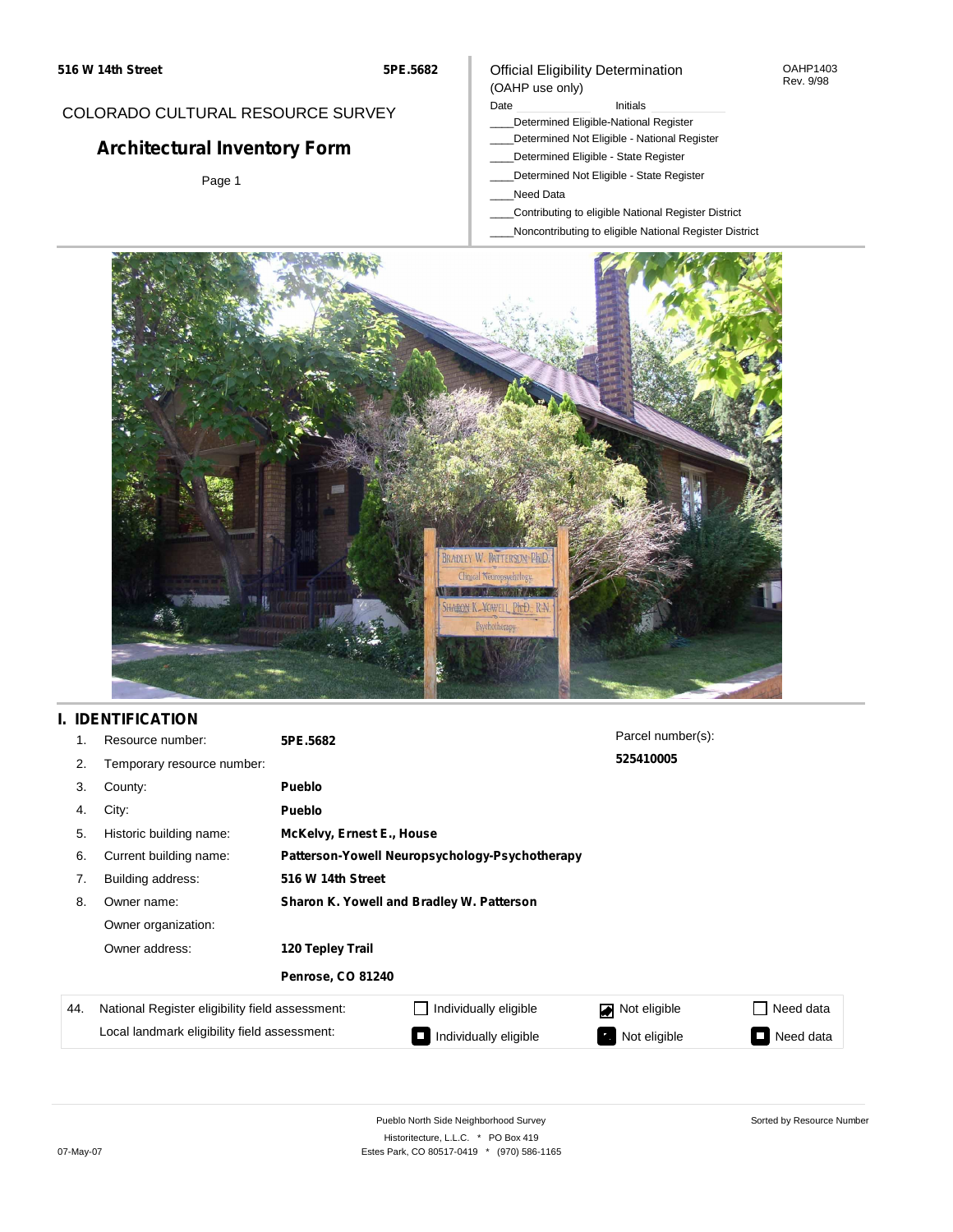Page 2

## **II. GEOGRAPHIC INFORMATION**

| 9.  | P.M.                |    | 6th             |    |    | Township:              |                         | <b>20S</b>                          |    |               |           | Range:            | 65W |         |
|-----|---------------------|----|-----------------|----|----|------------------------|-------------------------|-------------------------------------|----|---------------|-----------|-------------------|-----|---------|
|     |                     | NE | 1/4             | of | NW | 1/4                    | of <b>NW</b>            | 1/4                                 | of | <b>SE</b> 1/4 |           | of Section        |     | 25      |
| 10. | UTM reference zone: |    |                 |    | 13 |                        |                         |                                     |    |               |           |                   |     |         |
|     | Easting:            |    |                 |    |    | 533759                 |                         |                                     |    |               | Northing: |                   |     | 4236713 |
| 11. |                     |    | USGS quad name: |    |    |                        | <b>Northeast Pueblo</b> |                                     |    |               | Scale:    |                   |     | 7.5     |
|     | Year:               |    |                 |    |    | 1974)                  |                         | 1961 (Photorevised 1970 and         |    |               |           |                   |     |         |
|     | 12. $Lot(s)$ :      |    |                 |    |    |                        |                         | North 75.27 feet of Lot 8; Block 38 |    |               |           |                   |     |         |
|     | Addition:           |    |                 |    |    | <b>County Addition</b> |                         |                                     |    |               |           | Year of addition: |     | 1869    |

13. Boundary description and justification:

The boundary, as described above, contains but does not exceed the land historically associated with this property.

Metes and bounds exist:

П

## **III. ARCHITECTURAL DESCRIPTION**

| 14. | Building plan (footprint, shape):    | <b>Rectangular Plan</b>              |                       |
|-----|--------------------------------------|--------------------------------------|-----------------------|
|     | Other building plan descriptions:    |                                      |                       |
| 15. | Dimensions in feet (length x width): | 1,107 square feet                    |                       |
| 16. | Number of stories:                   | 1                                    |                       |
| 17. | Primary external wall material(s):   | <b>Brick</b>                         | Other wall materials: |
|     |                                      |                                      |                       |
| 18. | Roof configuration:                  | <b>Gabled Roof/Front Gabled Roof</b> |                       |
|     | Other roof configurations:           |                                      |                       |
| 19. | Primary external roof material:      | <b>Asphalt Roof/Composition Roof</b> |                       |
|     | Other roof materials:                |                                      |                       |
| 20. | Special features:                    | Fence                                |                       |
|     |                                      | <b>Garage/Attached Garage</b>        |                       |
|     |                                      | Chimney                              |                       |
|     |                                      | <b>Porch</b>                         |                       |

#### 21. General architectural description:

Oriented to the north, this house rests on a white-painted concrete foundation, with three-light hopper basement windows. A single car garage door pierces the south end of the basement's west elevation. It hosts a green-painted, 16-panel, wood, overhead-retractable garage door. A tan, raked-brick veneer clads the exterior walls. A pattern of corbelled, alternating tan and brown bricks forms the watertable. Brown bricks also highlight the window sills and lintels. White-painted particleboard sheets, in a vertical plank pattern, and vertically oriented beadboard cover the exterior walls of an enclosed, hipped-roof porch across the rear (south) elevation. Windows generally vary from 4 (vertical)-over-1-light to 6 (vertical)-over-1-light, double-hung sash, with white-painted wood frames. A pair of 2-light casement windows pierces the gables. A band of 4-light hopper windows line the rear, enclosed porch. Flanking an engaged hearth and chimney on the north end of the west elevation are a pair of 4-light casement windows. A front-gabled porch protrudes from the east half of the front (north) façade. It has brick kneewalls and supports. Three concrete steps approach a low stoop off the west side of the porch. Opening onto the porch is the principal doorway. It hosts a 3-light (vertical) wood door, painted white. Another doorway opens in the south end of the west elevation. Brown, interlocking asphalt shingles cover the front-gabled main roof and all other roof surfaces. The shaped rafter ends and perlins are exposed. However, a fascia board caps the rafter ends. A brick chimney protrudes from the south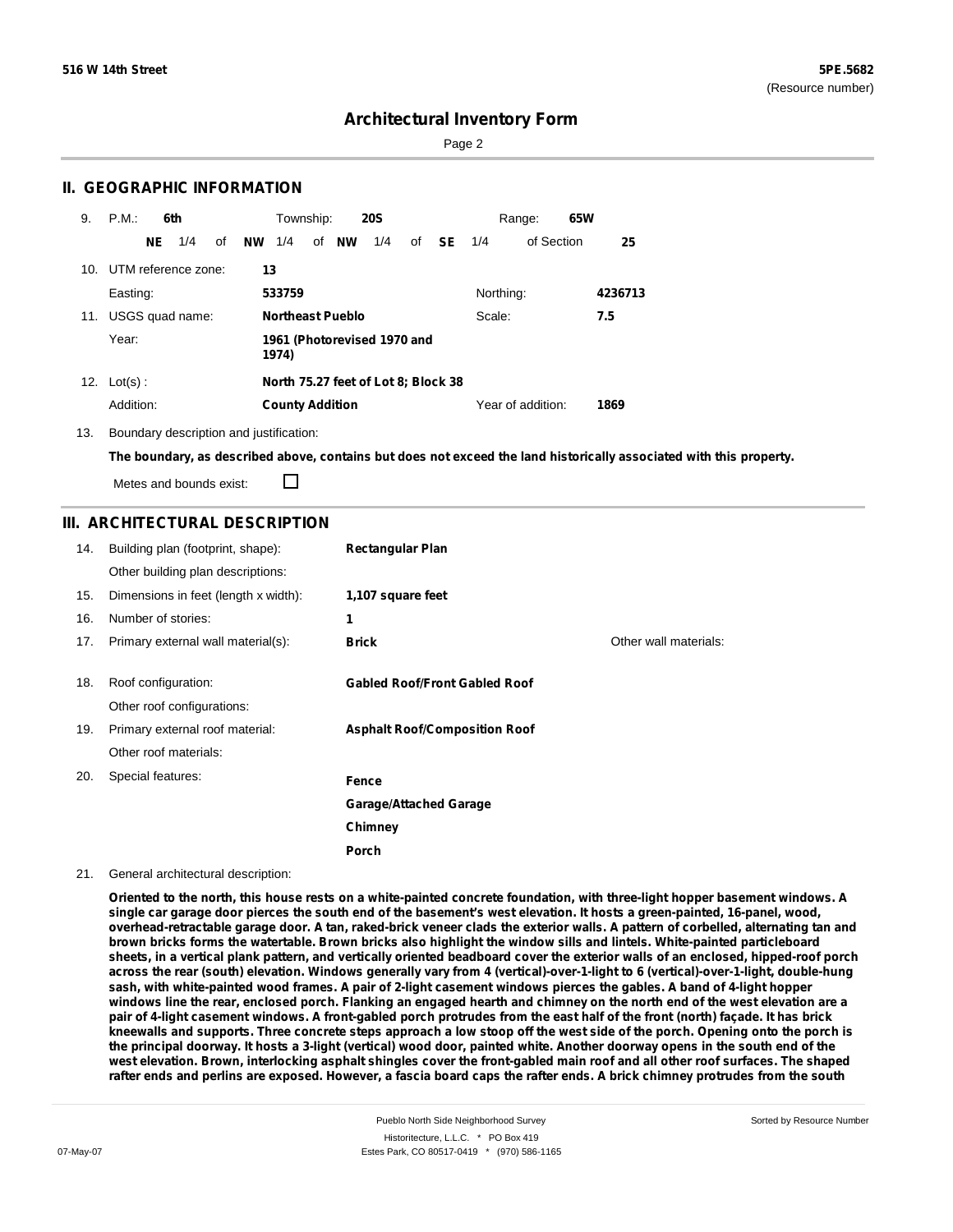Page 3

|     | end of the roof ridge.      |                                                               |  |
|-----|-----------------------------|---------------------------------------------------------------|--|
| 22. | Architectural style:        | Late 19th And Early 20th Century American Movements/Craftsman |  |
|     | Other architectural styles: |                                                               |  |
|     | Building type:              | <b>Bungalow</b>                                               |  |
|     |                             |                                                               |  |

23. Landscape or special setting features:

This property is located on terrain sloping downward from north to south, with an elevation of around 4,700 feet above mean sea level. The neighborhood features a mixture of small and large, one- to three-story houses and commercial buildings, with some residential and medical-related buildings towering many stories above the rest of the landscape. Setbacks from West 14th Street are generally the same on this block. This property is situated on the southeast corner of West 14th Street and North Elizabeth Street. Grass covers the strip separating the sidewalk from the streets. Dividing the sidewalk parallel to North Elizabeth Street from the side lawn is a brick retaining wall. A planted-grass yard, with mature landscaping, covers the **property. Enclosing the back yard is a wood privacy fence.**

24. Associated buildings, features or objects: **No associated buildings identified.**

## **IV. ARCHITECTURAL HISTORY**

| 25. | Date of Construction:  | Estimate:                        | Actual: | 1929                                                                                          |  |
|-----|------------------------|----------------------------------|---------|-----------------------------------------------------------------------------------------------|--|
|     | Source of Information: |                                  |         | Pueblo County Office of Tax Assessor. Property information card [internet].                   |  |
| 26. | Architect:             | unknown                          |         |                                                                                               |  |
|     | Source of information: |                                  |         |                                                                                               |  |
| 27. | Builder:               | unknown                          |         |                                                                                               |  |
|     | Source of information: |                                  |         |                                                                                               |  |
| 28. | Original Owner:        | <b>Ernest E. McKelvy</b>         |         |                                                                                               |  |
|     | Source of information: | Co. consulted 1886 through 2003. |         | Pueblo City Directory. Pueblo, Co.; Salt Lake City; Kansas City, Mo.; and others: R.L. Polk & |  |

29. Construction history:

According to Pueblo County Tax Assessor records, this building was constructed in 1929. An analysis of the style, materials, and historical records corroborates this date. This bungalow shares characteristics in common with adjacent houses at 510, 512, and 514 West 14th Street, and 1310 North Elizabeth Street, suggesting that the same builder constructed all of them. The only notable alteration has been the enclosure of the rear porch which, based on Sanborn maps and the building materials, **dates to before 1940.**

30. Location: **original** Date of move(s):

## **V. HISTORICAL ASSOCIATIONS**

| 31.  | Original use(s):     | <b>Single Dwelling</b> |
|------|----------------------|------------------------|
| -32. | Intermediate use(s): | <b>Single Dwelling</b> |
| 33.  | Current use(s):      | Clinic                 |
| 34.  | Site type(s):        | <b>Residence</b>       |

35. Historical background:

This house was constructed in 1929 on a previously undeveloped parcel. The first owner and resident was Ernest E. McKelvy. **In 1935, the resident was Douglas N. Stewart.**

Around 1940, Dr. Charles P. Brady purchased this house and resided here until his death 16 years later. He was a retired veterinarian for the U.S. Department of Agriculture and served as a health inspector for the Pueblo City-County Health Department. With his wife, Mattie A. Brady, Charles had two sons, Dr. Charles E. Brady and John Francis Brady. Mattie remained in this house following her husband's death in June 1956, later working as a night attendant at Rouch Funeral Home.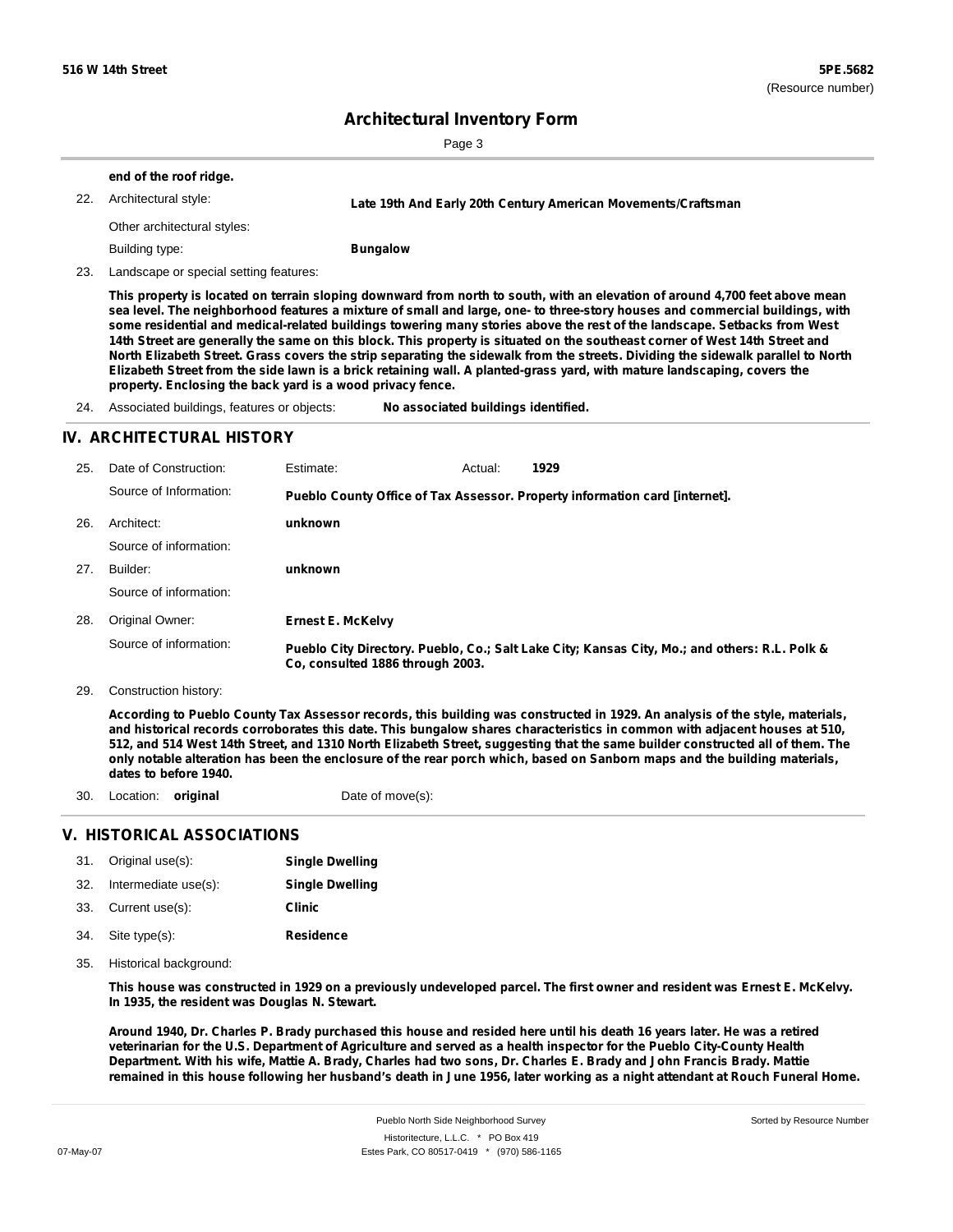Page 4

**She died on June 21, 1978.**

Thomas B. Lemley purchased this property in 1982, selling it to Joe L. and Ladora H. Palmartree later that year. Helen L, Vroom acquired the house and lot from Joe Palmartree in 1988. Sharon K. Yowell bought the property from Vroom in 1993, quit claiming it to herself and Bradley W. Patterson in 1998. The building currently houses their Patterson-Yowell Neuropsychology-**Psychotherapy clinic.**

36. Sources of information:

**Pueblo County Office of Tax Assessor. Property information card [internet].**

**Pueblo City Directory. Pueblo, Co.; Salt Lake City; Kansas City, Mo.; and others: R.L. Polk & Co, consulted 1886 through 2003.**

**Sanborn Fire Insurance Maps (for Pueblo, Colorado). New York: Sanborn Map and Publishing Co., 1883, 1886, 1889, 1893, 1904-05, 1904-51, and 1904-52.**

**"Dr. Charles P. Brady Is Called By Death." Pueblo Chieftain, 25 June 1956, p. 14.**

**"Mrs. Mattie E. Brady" [obituary]. Pueblo Chieftain, 22 June 1978, p. 9B.**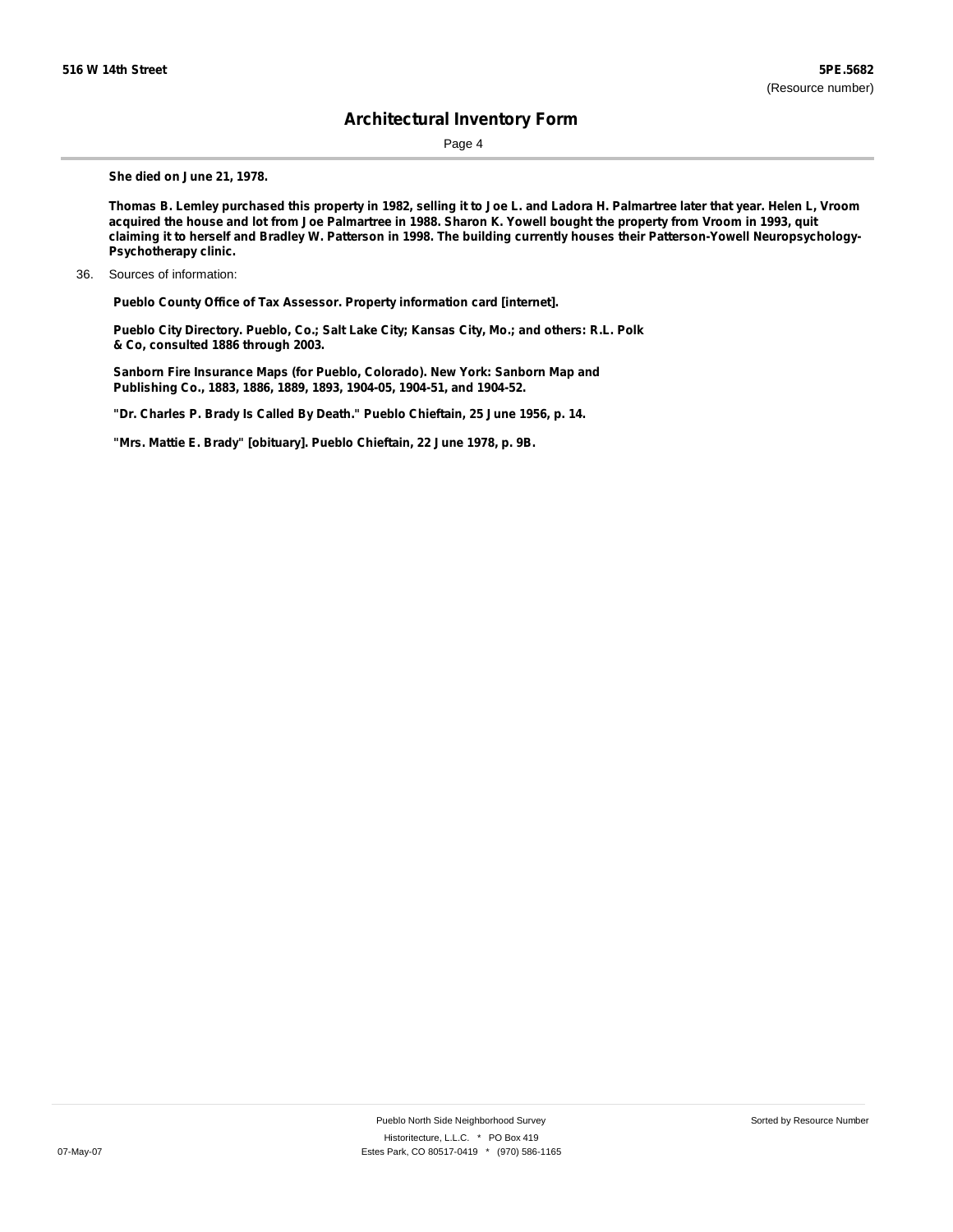$\sim$ 

Sorted by Resource Number

# **Architectural Inventory Form**

Page 5

|     | <b>VI. SIGNIFICANCE</b>                                                                                                                                                                                                                                                                                                                                                                                                                                                                |
|-----|----------------------------------------------------------------------------------------------------------------------------------------------------------------------------------------------------------------------------------------------------------------------------------------------------------------------------------------------------------------------------------------------------------------------------------------------------------------------------------------|
| 37. | Local landmark designation:<br>Yes $\Box$<br>No.                                                                                                                                                                                                                                                                                                                                                                                                                                       |
|     | Designation authority:                                                                                                                                                                                                                                                                                                                                                                                                                                                                 |
|     | Date of designation:                                                                                                                                                                                                                                                                                                                                                                                                                                                                   |
| 38. | Applicable National Register criteria:                                                                                                                                                                                                                                                                                                                                                                                                                                                 |
|     | A. Associated with events that have made a significant contribution to the broad pattern of our history.<br>1 I<br>$\Box$<br>B. Associated with the lives of persons significant in our past.<br>C. Embodies the distinctive characteristics of a type, period, or method of construction, or represents the work<br>◙<br>of a master, or that possess high artistic values, or represents a significant and distinguished entity whose<br>components may lack individual distinction. |
|     | D. Has yielded, or may be likely to yield, information important in history or prehistory.                                                                                                                                                                                                                                                                                                                                                                                             |
|     | Qualifies under Criteria Considerations A through G (see manual).                                                                                                                                                                                                                                                                                                                                                                                                                      |
|     | Does not meet any of the above National Register criteria.                                                                                                                                                                                                                                                                                                                                                                                                                             |
|     | <b>Pueblo Standards for Designation:</b>                                                                                                                                                                                                                                                                                                                                                                                                                                               |
|     | <u>1a. History</u><br>Have direct association with the historical development of the city, state, or nation; or                                                                                                                                                                                                                                                                                                                                                                        |
|     | 1b. History<br>Be the site of a significant historic event; or<br>$\mathcal{L}_{\mathcal{A}}$                                                                                                                                                                                                                                                                                                                                                                                          |
|     | <u>1c. History</u><br>Have direct and substantial association with a person or group of persons who had influence on society.<br>$\blacksquare$                                                                                                                                                                                                                                                                                                                                        |
|     | 2a. Architecture                                                                                                                                                                                                                                                                                                                                                                                                                                                                       |
|     | Embody distinguishing characteristics of an architectural style or type; or<br>$\overline{\phantom{a}}$                                                                                                                                                                                                                                                                                                                                                                                |
|     | <u>2b. Architecture</u>                                                                                                                                                                                                                                                                                                                                                                                                                                                                |
|     | Be a significant example of the work of a recognized architect or master builder, or<br>$\overline{\phantom{a}}$                                                                                                                                                                                                                                                                                                                                                                       |
|     | <b>2c. Architecture</b>                                                                                                                                                                                                                                                                                                                                                                                                                                                                |
|     | Contain elements of architectural design, engineering, materials, craftsmanship, or artistic merit which represent a<br>О<br>significant or influential innovation;                                                                                                                                                                                                                                                                                                                    |
|     | 2d. Architecture                                                                                                                                                                                                                                                                                                                                                                                                                                                                       |
|     | Portray the environment of a group of people or physical development of an area of the city in an era of history<br>$\Box$<br>characterized by a distinctive architectural style.                                                                                                                                                                                                                                                                                                      |
|     | 3a. Geography                                                                                                                                                                                                                                                                                                                                                                                                                                                                          |
|     | Have a prominent location or be an established, familiar, and orienting visual feature of the contemporary city, or<br>П                                                                                                                                                                                                                                                                                                                                                               |
|     | 3b. Geography<br>Promote understanding and appreciation of Pueblo's environment by means of distinctive physical characteristics<br>or rarity; or                                                                                                                                                                                                                                                                                                                                      |
|     | 3c. Geography<br>Make a special contribution to Pueblo's distinctive character.<br>$\overline{\phantom{a}}$                                                                                                                                                                                                                                                                                                                                                                            |
|     | <b>Not Applicable</b>                                                                                                                                                                                                                                                                                                                                                                                                                                                                  |
|     | Does not meet any of the above Pueblo landmark criteria.<br>$\sim$                                                                                                                                                                                                                                                                                                                                                                                                                     |
| 39. | Area(s) of Significance:<br><b>Architecture</b>                                                                                                                                                                                                                                                                                                                                                                                                                                        |
| 40. | Period of Significance:<br>1929                                                                                                                                                                                                                                                                                                                                                                                                                                                        |
| 41. | National:<br>Level of significance:<br>State<br>Local                                                                                                                                                                                                                                                                                                                                                                                                                                  |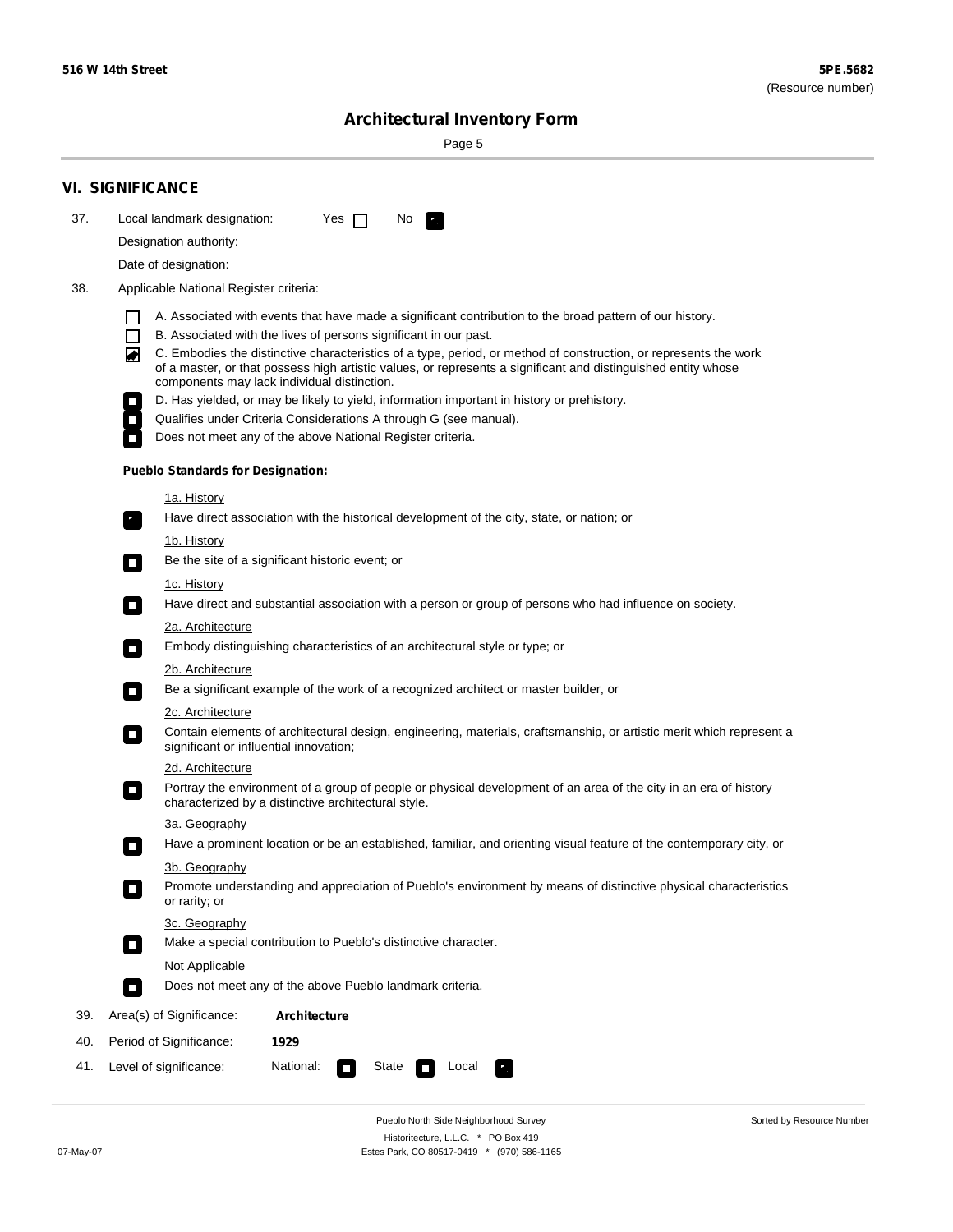Page 6

#### 42. Statement of significance:

This property is historically significant under Pueblo Local Landmark criterion 1A for its association with the development of Pueblo's North Side Neighborhood in the first half of the 20th Century, when popular suburban styles and forms of houses, like this one, were widely constructed on the remaining undeveloped portions of this neighborhood. As well, the house is architecturally significant under National Register criterion C (Pueblo Local Landmark criterion 2A) as an intact example of a **Craftsman-style bungalow. However, the levels of architectural and historical significance, combined with physical integrity,** are not to the extent that this property would qualify for individual listing in the National Register of Historic Places, the Colorado State Register of Historic Properties, or as a City of Pueblo Landmark. Nonetheless, it is most likely a contributing **resource within any potential historic district.**

43. Assessment of historic physical integrity related to significance:

Constructed in 1929, this house exhibits a high level of physical integrity relative to the seven aspects of integrity as defined by the National Park Service and the Colorado Historical Society: location, setting, design, materials, workmanship, feeling, and association. The only notable alteration, the enclosed porch, dates to well within the period of significance and is isolated **to the rear elevation.**

#### **VII. NATIONAL REGISTER ELIGIBILITY ASSESSMENT**

National Register eligibility field assessment: 44. Local landmark eligibility field assessment:

**Individually eligible Not eligible** Not eligible **Need data Individually eligible Not eligible Not eligible Need data** 

No<sub>D</sub>

45. Is there National Register district potential? Yes

**Pueblo's North Side Neighborhood represents the evolution of the city's professional middle and upper classes. Its diversity of architectural styles and forms directly represents the city's changing economic and cultural climates. As well, the neighborhood is distinctive because it appears to have evolved independently of the area's dominant industry, steel manufacturing.** Discuss:

 $\blacksquare$ 

Yes Yes No

 $No$  N/A

 $N/A$   $\Box$ 

If there is National Register district potential, is this building contributing:



#### **VIII. RECORDING INFORMATION**

| 47. | Photograph numbers): | <b>CD-ROM Photo Disc: North Side Photos</b><br>File Name(s): 14thstw516                                                       |
|-----|----------------------|-------------------------------------------------------------------------------------------------------------------------------|
|     | Negatives filed at:  | <b>Special Collections</b><br><b>Robert Hoag Rawlings Public Library</b><br>100 East Abriendo Avenue<br>Pueblo, CO 81004-4290 |
| 48. | Report title:        | <b>Pueblo North Side Neighborhood Survey</b>                                                                                  |
| 49. | $Date(s)$ :          | 07/13/05                                                                                                                      |
| 50. | Recorder(s):         | <b>Adam Thomas</b>                                                                                                            |
| 51. | Organization:        | Historitecture, L.L.C.                                                                                                        |
| 52. | Address:             | <b>PO Box 419</b>                                                                                                             |
|     |                      | Estes Park, CO 80517-0419                                                                                                     |
| 53. | Phone number(s):     | (970) 586-1165                                                                                                                |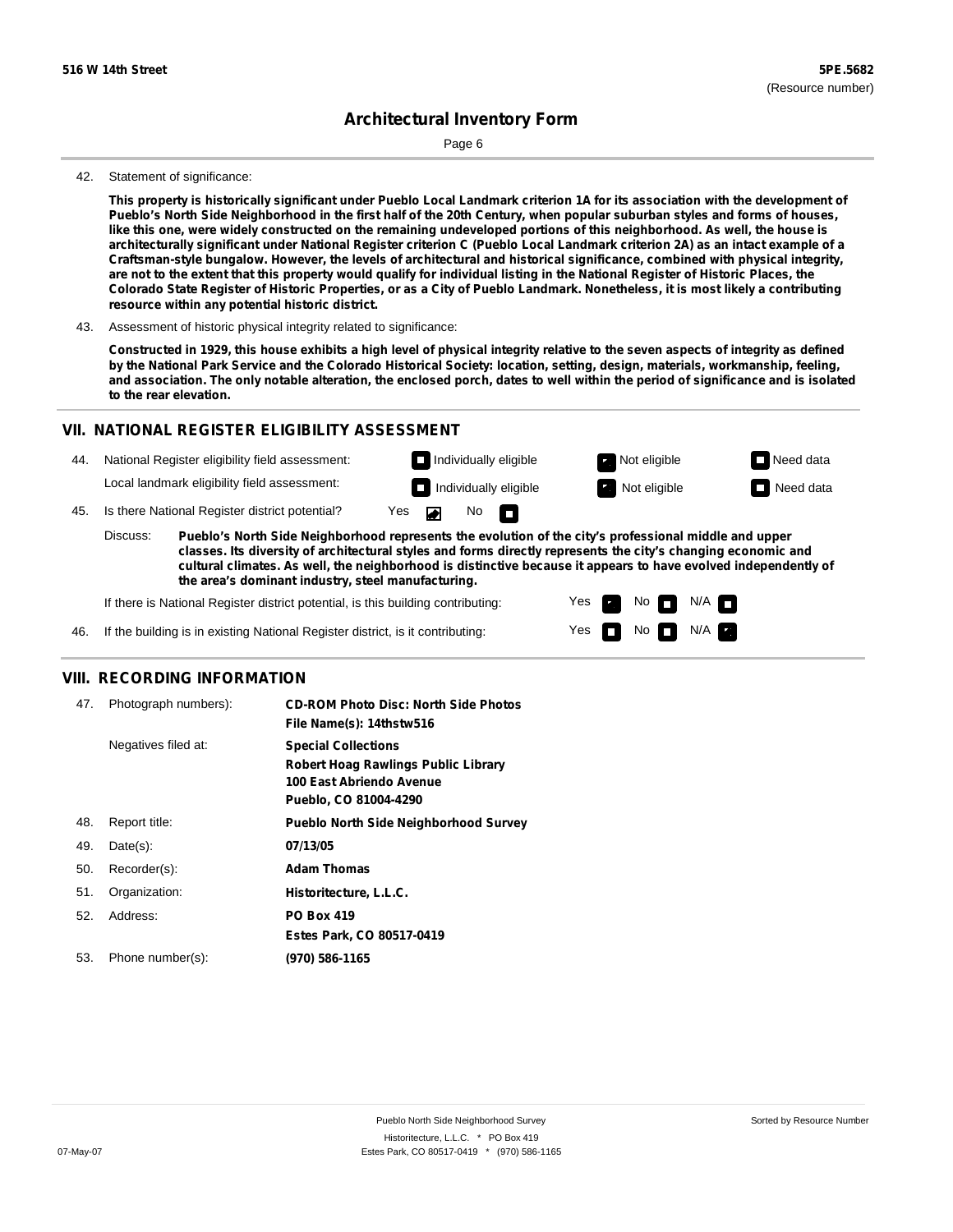Page 7